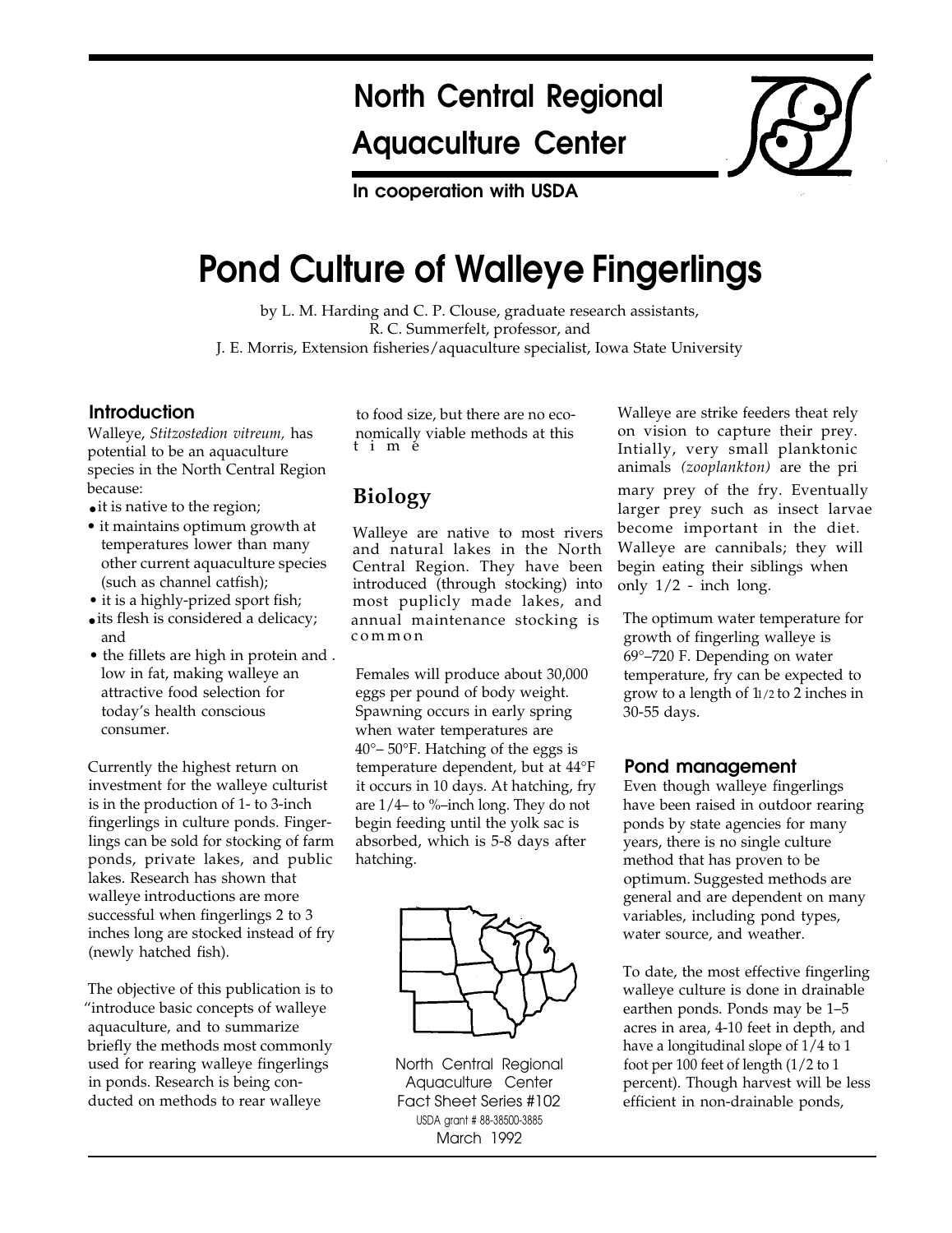they are usable as long as there are no other fish in the pond that will prey on fry or fingerlings. If such predators exist, they must be removed by chemical means (rotenone), unless the pond is shallow enough to winterkill before fry are stocked.

# Pond filling

Assuming the pond to be used is drainable, it should be dry for at least 24-48 hours to make sure all gill breathing organisms (competitive fish and amphibians) are dead. Fill the pond 7-14 days prior to fry stocking (shorter time period will suffice if surface water is used) so that a good zooplankton population can be established. Without predatory insect populations also being established, some aquatic members of the *Hemiptera* (true bugs)

and *Coleoptera* (beetles) orders are predacious on fish fry. Zooplankton source for the fry in the 'early phase of the culture period. Water. for filling the culture pond may originate from a holding reservoir, a well surface runoff, or other surface water source, e.g.

Filling procedures vary depending on the water source. Fill well-water ponds well ahead of stocking so an adequate zooplankton population can develop. Filter water from a surface water source to eliminate all fish eggs and all wild fish that may prey on walleye fry. Several types of simple filters can be used, with cloth filters being the most common.

#### Fertilization and zooplankton inoculation

**One** of the most critical factors in pond culture is the available food supply for walleye fry. Nearly all surface waters naturally contain

zooplankton, and, given enough the afternoon. Depleted oxygen, time, less fertile waters will be high ammonia, and variable pH colonized. Because fish usually are levels may be lethal to walleye. At ton densities also must be high. and total ammonia nitrogen (TAN) Fertilizers are commonly  $\mathbf{r}$  of 0.5 ppm, walleye fingerling added to fish culture ponds  $\Box$  growth will be reduced. to increase zooplankton  $\mathcal{A}$   $\mathcal{A}$   $\mathcal{C}$  'Fingerlings will be killed at numbers by increasing.  $\mathcal{H}$   $\mathcal{H}$   $\mathcal{L}$  5.0 ppm TAN. If pH levels zooplankton food- organic  $\mathcal{W}$  or water temperature material, bacteria, and algae. increase, a lower concentra-

application rates, and  $\Box$  quality parameters prior to application schedules for  $\mathbf{S}$  selecting a fertilizer; measure fertilizers are available. water quality "parameters at There seems to be little  $\mathbb{Z}$  regular intervals following indication of an optimal  $\mathbb{R}$  fertilizer application. treatment, and success can be Beetle highly variable.

Fertilizers are classified into two types:

● *inorganic fertilizers* (such as 10-

35-O) are chemical compounds. The grade of a fertilizer refers to percentwill be the primary food  $\sqrt{2}$  , ages by weight of nitrogen. phosphorus, and potassium. These nutrients stimulate algal growth. • *organic fertilizers* are plant and animal materials alfalfa, soybean meal, bone meal, and manures.

streams. Organic fertilizers can provide food for the fish by stimulating algal 'growth, as do inorganic fertilizers. However, zooplankton can feed directly upon organic fertilizers as well as bacteria and protozoa, which are also food for zooplankton. Organic fertilizers have been commonly used for walleye culture throughout the North Central Region because algal growth is usually slow at low temperatures.

> "Organic fertilizers may increase oxygen demands on the system, and manures may increase ammonia levels. Ponds with intense "blooms" of algae may exhibit low dissolved oxygen (DO) in the morning (less than 2 ppm) and high pH levels in

cultured at high densities, zooplank-<br>pH of 8, water temperature of 68°F,

tion of TAN will be toxic to Many different types, kinds, ' **for the such states** fish. Consider such water .

To determine fertilizer application rates and schedules, monitor zooplankton populations. Common application rates of alfalfa hay or pellets in drainable ponds in the North Central Region are 500-1500 lb. per surface acre applied in 3-5 portions over the 4-6 week culture period (150-300 lb. per week). However, a particular regime must be determined for each setting. Fertilizer applications in walleye culture ponds (in contrast to some fertilizer regimes used in Southern areas), are not determined by water temperature. If the culturist waits for the water temperature to reach 70°F, as recommended in the southern region, the walleye culture season could be over before fertilization takes place.

Zooplankton inoculation is another method whereby zooplankton populations can be managed. The purpose of inoculation is to seed the system so an adequate density of zooplankton is available to the walleye throughout the culture period. The *inoculum* (a large number of desirable zooplankters) is usually collected and concentrated from a nearby water source that is without fish but rich in zooplankton. Inoculation can be very important in systems using well water or in plastic-lined ponds, or where



.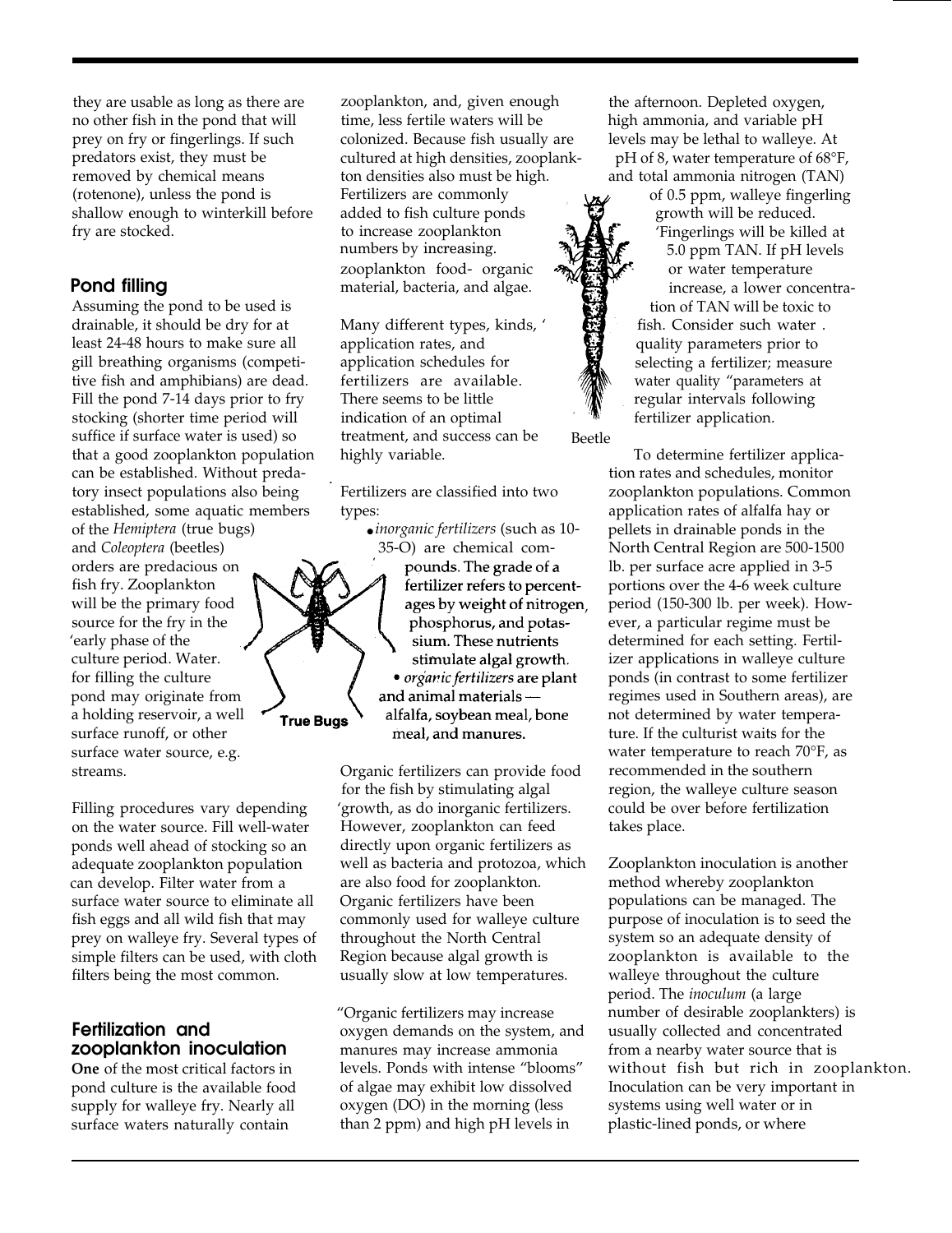zooplankton populations have crashed. In nutrient-rich waters, or where the ponds are filled from surface water sources, the value of zooplankton inoculation maybe limited.

# Water quality

Pond culturists must monitor the water quality in their ponds throughout the culture period. Water chemistry is complex and most variables are temperature- and pH-dependent.

pH, alkalinity, Monitor all major including **the contract of the service of the service of the service of the service of the service of the service of the service of the service of the service of the service of the service of the service of the service of** dissolved oxygen (DO), temperature, **Copepod**



and ammonia. For more details see *Managing lowa Fisheries: Water • Quality,* Iowa State University Extension Publication Pm-1352a. (Printing and Publications, Iowa State University, Ames, Iowa 50011)

#### Aquatic vegetation control

As in other forms of agriculture, undesirable forms of vegetation may pose a problem to successful fish culture. This is especially true in nutrient rich, fertilized waters. Types of vegetation that maybe present in ponds are algae, and submergent, emergent, and floating aquatic vascular plants. At low levels, vegetation is normally not a problem, but when abundant it can sometimes cause low dissolved oxygen at sunrise, or it can significantly interfere with harvest. The control of established aquatic vegetation may result in initial low dissolved oxygen associated with decaying vegetation, or decreased zooplankton population levels. Vegetation control may be accomplished using a pre-filling treatment of the pond bottom with recommended herbicides or by treating problem vegetation after it develops;

in either case, it is preferable to avoid excess vegetation. (For additional information refer to *Aquatic Pest Control, Category 5, A Guide for Commercial Pesticide Applicators,* Iowa State University Extension Publication CS-17. (Printing and Publications, Iowa State University, Ames, Iowa 50011

#### Zooplankton and benthos monitoring

Take zooplankton and benthic (bottom material) samples weekly to ensure that there is an

adequate food parameters,  $\left\langle \left\langle \right\rangle \right\rangle$   $\left\langle \left\langle \right\rangle \right\rangle$  supply avail-

> walley. Important food items throughout the pond's entire depth include zooplankton *(copepod and cladoceran* "water

fleas") and *Chironomids* (midge larvae or blood worm) usually found on the pond bottom. Zooplankton can be sampled by towing a fine mesh plankton net (80p mesh opening) a known distance through the water column. Other methods, e.g. tube samplers and pumps, may be used to collect zooplankton samples. Night sampling of zooplankton is most reliable because most zooplankton species migrate to the upper pond layers at night; but samples\_tak during periods of relatively low light should be adequate to assess the zooplankton population

Classify and count the zooplankton samples to forth in the water until the fry determine composition **Water Flea** are dispersed. Take care to and density. No mini-<br>
place the fry on the leeward culture of walleye fingerlings has been established, but a general

should be seen moving about with characteristic jerky movements. The naked eye should be able to see the outline of these animals.

A grab sample of the bottom (via a dredge or by hand) should yield some chironomids. There are no set guidelines for desired chironomid populations, but these benthic organisms can be a valuable food source to fingerling walleye, especially near the end of the culture period when zooplankton populations may have been depleted and fingerlings require more energy.

#### Fish management

A critical component of walleye pond culture is the quality of fry. . Finding a reliable source of good and healthy fry is essential. Fry are usually received in a plastic bag partly filled with water and pure oxygen. Fry should beat least two days old (post hatch) before stocking, but not more than five days old.

After receiving the fry, compare pond temperatures and the temperature of the water in the bag. The fry should be temperature acclimated one-half hour for each 2°F temperature difference between bag water

and pond. This can be done by placing the bag into the pond, and allowing the bag water temperature to become equal to that of the pond. Once fry are acclimated, cut open the plastic bag and gradually move it back and

mum density required for pond (up wind) side of the pond so they culture of walleve fingerlings has will not be washed ashore.

guideline is that no less than 800 Optimal fry stocking densities are large-bodied (e.g. copepod and dependent upon productivity levels cladoceran) zooplankton per gallon of the water, the pond configuration, should suffice. If zooplankton soil organic content, and fertilization cannot be counted, hold up a clear regimes. Conservative recommencontainer filled with pond water; a dations on stocking densities range large' number of these animals from 20,000 to 30,000 per acre-foot (1)